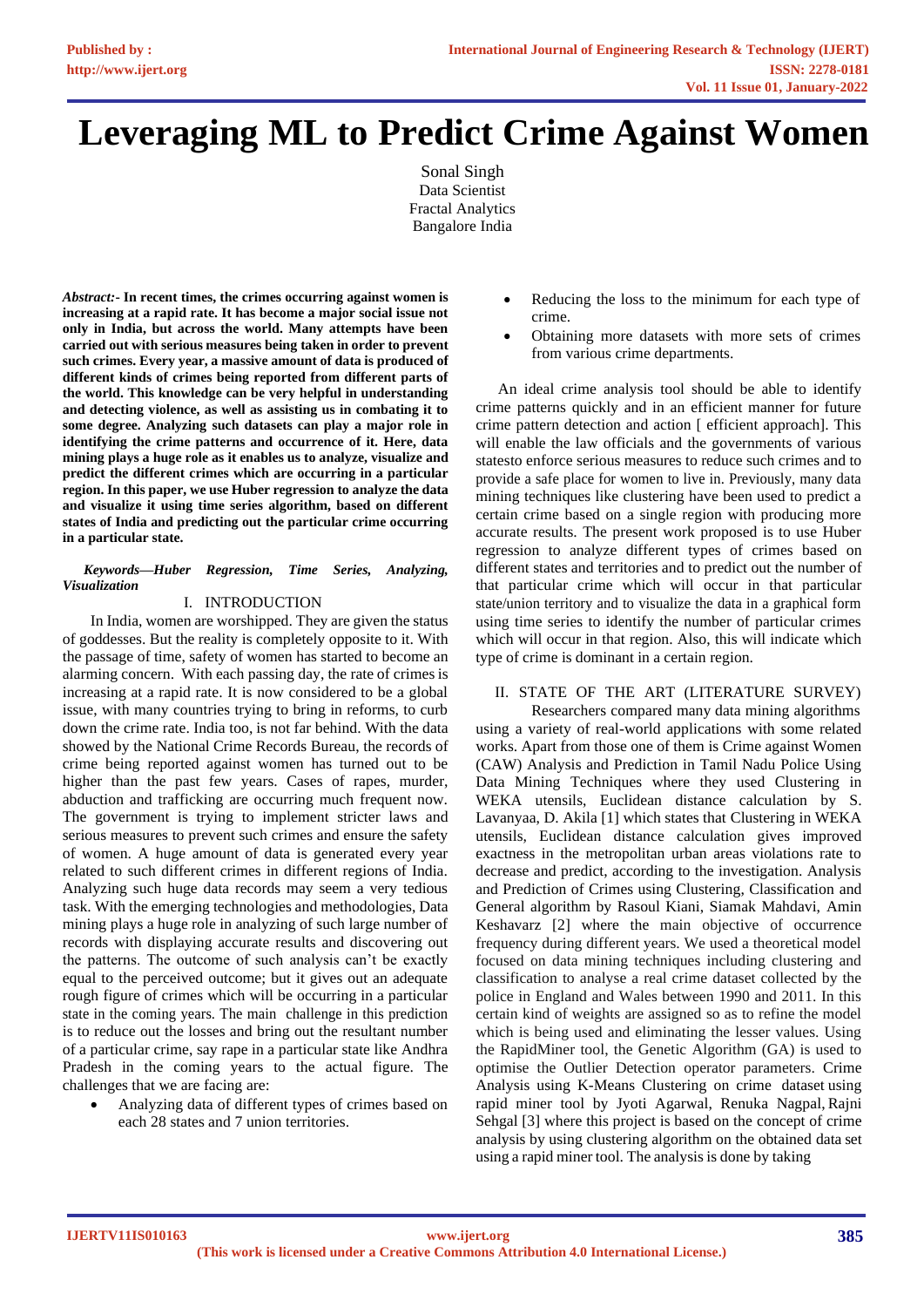in a particular type of crime that is homicide and presenting it in a graphical form, matching it with to the particular year it happened. The outcome derived was, that the rate of homicide is decreasing from year 1990 to 2011. Crimes Against Women in India: Analysis of Trends Using Regression and Visualization by R. Devakunchari, Bhowmick S, Bhutada S P, Shishodia Y [4] where Detection technologies improves identifying of the incidents and make use of public safety equipment as soon as possible. With faster identification of incidents, this helps to improve the response time and thus in this the accuracy and reliability of incident response and reporting, as well as the distribution of investigative resources, can all be improved with technology. This can also help in boosting up the clearing rates.

### III. PROPOSED WORK

The data which used for doing the analysis plays a key role in finding out the patterns, especially in crime analysis. In this, the dataset is obtained from Kaggle which contains different types of crimes which are occurring against women such as 'rape',' kidnapping',' dowry death',' assault on women',' cruelty against women',' importation of young girls', 'insult to modesty' and 'immoral traffic'. This time series-data is converted into supervised data, in order for predicting out the number of crimes that may take place in future. For analyzing

these different crimes, Huber Regression is used. It determines the loss score, that is how much the difference is going to be between the actual and predicted value. It may be not hat accurate as the prediction is done based on the number of crimes that happened in the past years. There is no constant increase/ decrease in the crimes taking place. Based on that, the predicted values are brought closer to the actual value in order to reduce the loss. The predictions can be visualized in a bargraph form, displaying the top states/union territories where the particular listed crimes are at the peak. It will also enable us to identify, which type of crime is dominant in a particular state.

#### IV. IMPLEMENTATION

#### *A. Methods Used Huber Regression*

The Huber Regressor optimizes the squared loss for samples where  $|(y - X'w)/\sigma$  sigma is less than epsilon, and the absolute loss for samples where  $|(y - X'w)/\sigma\right)$  is greater than epsilon, where w and sigma are the parameters to be optimized. The sigma parameter ensures that if y is scaled up or down by a certain factor, epsilon does not need to be rescaled to maintain the same level of robustness.

sklearn.linear\_model.HuberRegressor

follows: Here in our project, we used Huber regressor as

model rape = linear\_model. HuberRegressor().fit(X\_train\_ rape,y\_train\_rape)

#### *Time Series*

Time series is a chain of data points which is mostly in chronological sequence, with gathering in regular intervals. This analysis can be applied to any number of variables that changes over time, generally data points that are closer together are more similar in nature than those further apart. Here we used time series algorithm to predict future number of crimes in each state that will happen. We can show the graph of rape in Andhra Pradesh as predicted in fig 1.



Fig. 1. Graph of Andhra Pradesh crime

#### *A. Dataset*

Here in dataset in fig 2, we have 8 different crimes such as rape, kidnapping and abduction, dowry death, insult to modesty of women, cruelty by husband or relatives, assault on women with intent to outrage her modesty, immoral traffic, indecent representation of women. These are depicted from 2007 to 2018 and we will be predicting crime number for the year 2019.

| STATE/UT          | CRIME HEAD | 2007 | 2008 | 2009 | 2010 | 2011 | 2012 | 2013 | 2014 | 2015 | 2016 | 2017 | 2018 |
|-------------------|------------|------|------|------|------|------|------|------|------|------|------|------|------|
| Andhra Pradesh    | RAPE       | 871  | 1002 | 946  | 1016 | 935  | 1049 | 1070 | 1257 | 1188 | 1362 | 1442 | 1341 |
| Arunachal Pradesh | RAPE       | 33   | 38   | 31   | 42   | 35   | 37   | 48   | 42   | 59   | 47   | 42   | 46   |
| Assam             | RAPE       | 817  | 970  | 1095 | 1171 | 1238 | 1244 | 1437 | 1438 | 1631 | 1721 | 1700 | 1716 |
| Bihar             | RAPE       | 888  | 1040 | 985  | 1390 | 1147 | 1232 | 1555 | 1302 | 929  | 795  | 934  | 927  |
| Chhattisgarh      | RAPE       | 959  | 992  | 898  | 969  | 990  | 995  | 982  | 978  | 976  | 1012 | 1053 | 1034 |
| Goa               | RAPE       | 12   | 12   | 31   | 37   | 20   | 21   | 20   | 30   | 47   | 36   | 29   | 55   |
| Gujarat           | RAPE       | 286  | 267  | 236  | 339  | 324  | 354  | 316  | 374  | 433  | 408  | 439  | 473  |
| Haryana           | RAPE       | 398  | 361  | 353  | 386  | 461  | 608  | 488  | 631  | 603  | 720  | 733  | 668  |
| Himachal Pradesh  | RAPE       | 124  | 137  | 126  | 153  | 141  | 113  | 159  | 157  | 183  | 160  | 168  | 183  |
| Jammu & Kashmir   | RAPE       | 169  | 192  | 211  | 218  | 201  | 250  | 288  | 219  | 237  | 245  | 277  | 303  |
| Jharkhand         | RAPE       | 567  | 797  | 712  | 797  | 753  | 799  | 855  | 791  | 719  | 773  | 784  | 812  |
| Karnataka         | RAPE       | 293  | 292  | 321  | 291  | 343  | 400  | 436  | 446  | 509  | 586  | 636  | 621  |

For example, for a particular state like Andhra Pradesh, the below dataset showcases all the different crimes in that particular region.

|            | STATE/UT           | <b>CRTME HEAD</b>                                                                 |      |           | 7999                | 2010 |      | 2012 | 2013            | 2014  | 2015  | 2016  | 2017        | 2018      |
|------------|--------------------|-----------------------------------------------------------------------------------|------|-----------|---------------------|------|------|------|-----------------|-------|-------|-------|-------------|-----------|
| $^{\circ}$ | Andhra Pradesh     | RAPF                                                                              | 871  | 1002      | 946                 | 1016 | 935  | 1049 | 1070            | 1257  | 1188  | 1362  | 1442        | 1341      |
|            | 36 Andhra Pradesh  | KIRNAPPING & ARRUCTION                                                            | 765  | 854       | 931                 | 1030 | 995  | 1329 | 1564            | 1396  | 1526  | 1531  | 1612        | 1403      |
|            | 72 Andhra Pradesh  | DOWRY DEATH                                                                       | 420  | 449       | 466                 | 512  | 443  | 519  | 613             | 556   | 546   | 588   | 599         | $-504$    |
|            | 108 Anthra Pradesh | ASSAULT ON WOMEN WITH INTENT TO OUTRAGE HER MO 3544 3799 4128 3817 3595 4534 4406 |      |           |                     |      |      |      |                 | 4730  | 5147  | 4634  |             | 4849 4816 |
|            | 144 Andhra Pradesh | INSULT TO THE MODESTY OF WOMEN                                                    | 2271 | 2024      | 2286 2310 2508 2411 |      |      |      | 3316            | 3551  | 3520  | 4562  |             | 3658 3714 |
|            | 180 Andhra Pradesh | CRUELTY BY HUSBAND OR RELATIVES 5791                                              |      | 7018 8167 |                     | 8388 |      |      | 8696 9164 11335 | 10306 | 11297 | 12080 | 13376 13389 |           |
|            | 216 Andhra Pradesh | IMMORAL TRAFFICIPREVENTIONIACT 1332                                               |      | 871       | 349                 | 405  | 681  | 657  | 612             | 357   | 279   | 548   | 497         | $-472$    |
|            | 252 Anthra Pratesh | INDECENT REPRESENTATION OF WOMEN/PREVENTION/ACT                                   |      | 925 2403  | 909                 | 1102 | 2657 | 1347 | 1005            | 889   | 704   | 753   | 314         | 21        |

Fig. 3. Andhra Pradesh dataset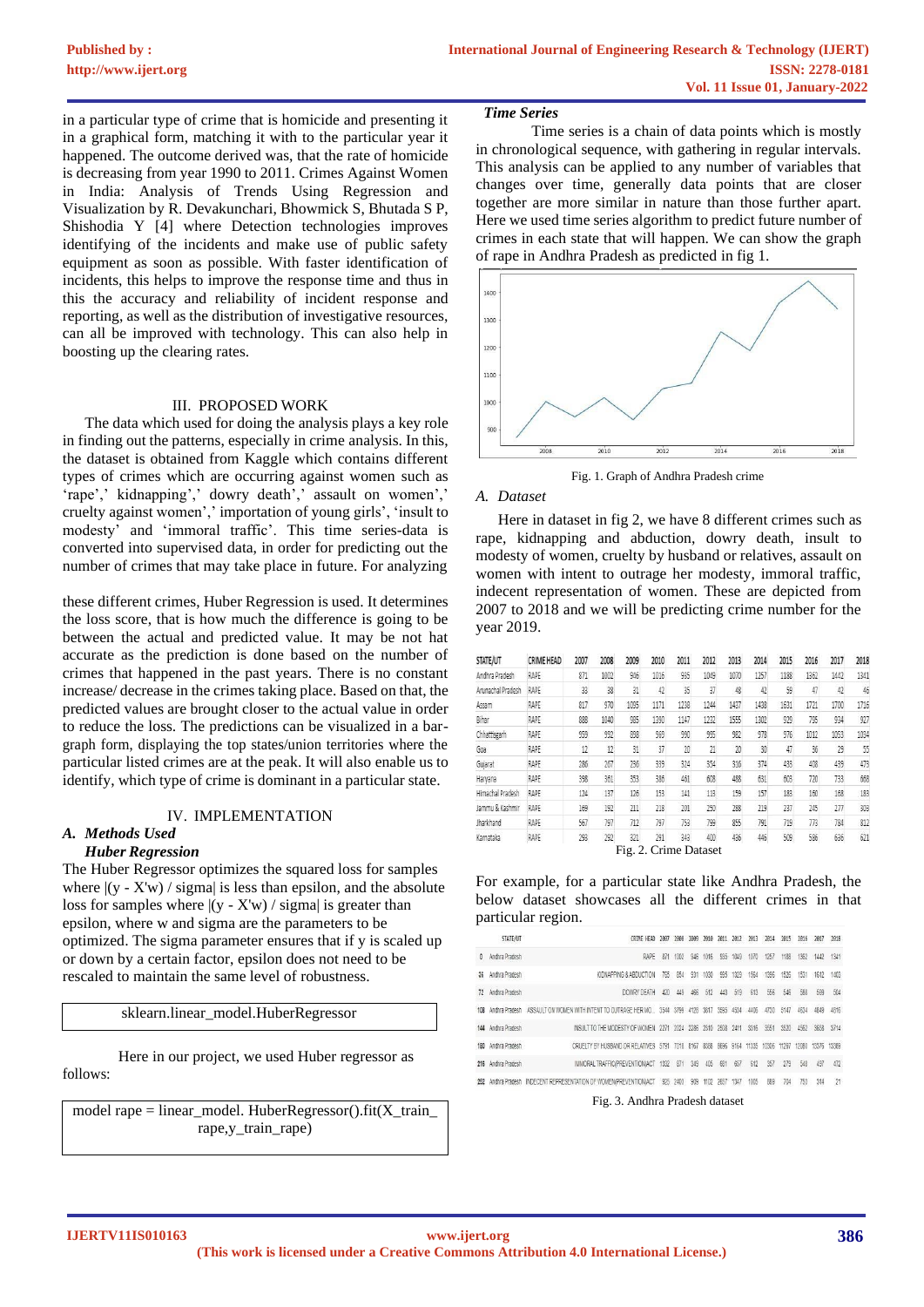## *B. Converting time series data into context-aware supervised learning*

We'll use the Pandas library to import DataFrame and concat, and then convert using the function below.

```
def series_to_supervised (data, n_in=1, n_out=1, drop 
nan=True)
```
where we define series to supervised (), a new Python function that converts a multivariate time series into a supervised learning dataset.

The role takes four arguments in this case:

- **data**: This is a set of observations in the form of a list or a 2D NumPy array.
- **n** in: This is a collection of lag observations that is used as an input  $(X)$ . Values will range from  $[1]$  to len(data)] and are completely optional. The default value can be set to 1
- **n\_out**: This is a set of observations that is used as an output (y). Values will range from  $[0 \text{ to len(data)}-1]$ and are completely optional. The default value can be set to 1.
- **dropnan**: This is a boolean form that indicates whether or not rows with NaN values should be dropped. It's also optional, and if it's present, it'll be set to True.

For getting scores and prediction we have divided the dataset into groups or context of years by specifying it into variables such as var1 for rape, var2 for kidnapping and abduction etc. We have done this for predicting number for the year 2019 by specifying var(t-2) as 2007 to 2016, var(t-1) as 2008 to 2017 and var(t) as  $2018$  and var(t+1) as  $2019$ .

state\_data = series\_to\_supervised (values,  $2,2$ )state\_rape = state\_data[['var1(t-2)','var1(t-1)','var1(t)','var1(t+1)']]

Then we have done Train test split where for training it is 40% and testing is 60% and have done model fitting using linear model Huber regressor then from that we will get out scores and prediction.

*C. Iterating to obtain scores and predictions for every state* Here we are predicting the scores and predict the rape, assault individually using this function and get our result where we will get scores in positive or negative value which is compared with the previous year and the predicted year if the crime number is more than the score goes positive and if the crime is less in number then the score goes negative. And also, we can find number and state of a particular crime and max number of a particular crime and in which state through which police department can take necessary steps to decrease that type of crime in their state.

Such as for Maharashtra:

s, p = get\_results\_for\_state('Maharashtra')

where s is score and p is prediction.

It can be also specified as and can be shown in fig 4 and fig 5,

 $scores[i], predictions[i] = get\_results\_for\_state(i)$ number, state = get\_final\_results('cruelty)

[31] scores['Assam']

[-0.698048428300658, 0.3865816005769739,  $-0.10730564930930007,$ -45.35193102611234, -30.43312455693323, -2.2179177766912668,  $-0.75$ ]

[32] predictions['Assam']

 $[1608, 3647, 222, 5735, 70, 7749, 25, 0]$ 

#### Fig. 4. Score and Prediction of state wise



[61] number

25513

 $[62]$  state

'West Bengal'

Fig. 5. Max cruelty number and state

# *D. Visualization*

Here we get the prediction of states with most rapes, assault, dowry etc., as shown in following below figures 6,7,8.